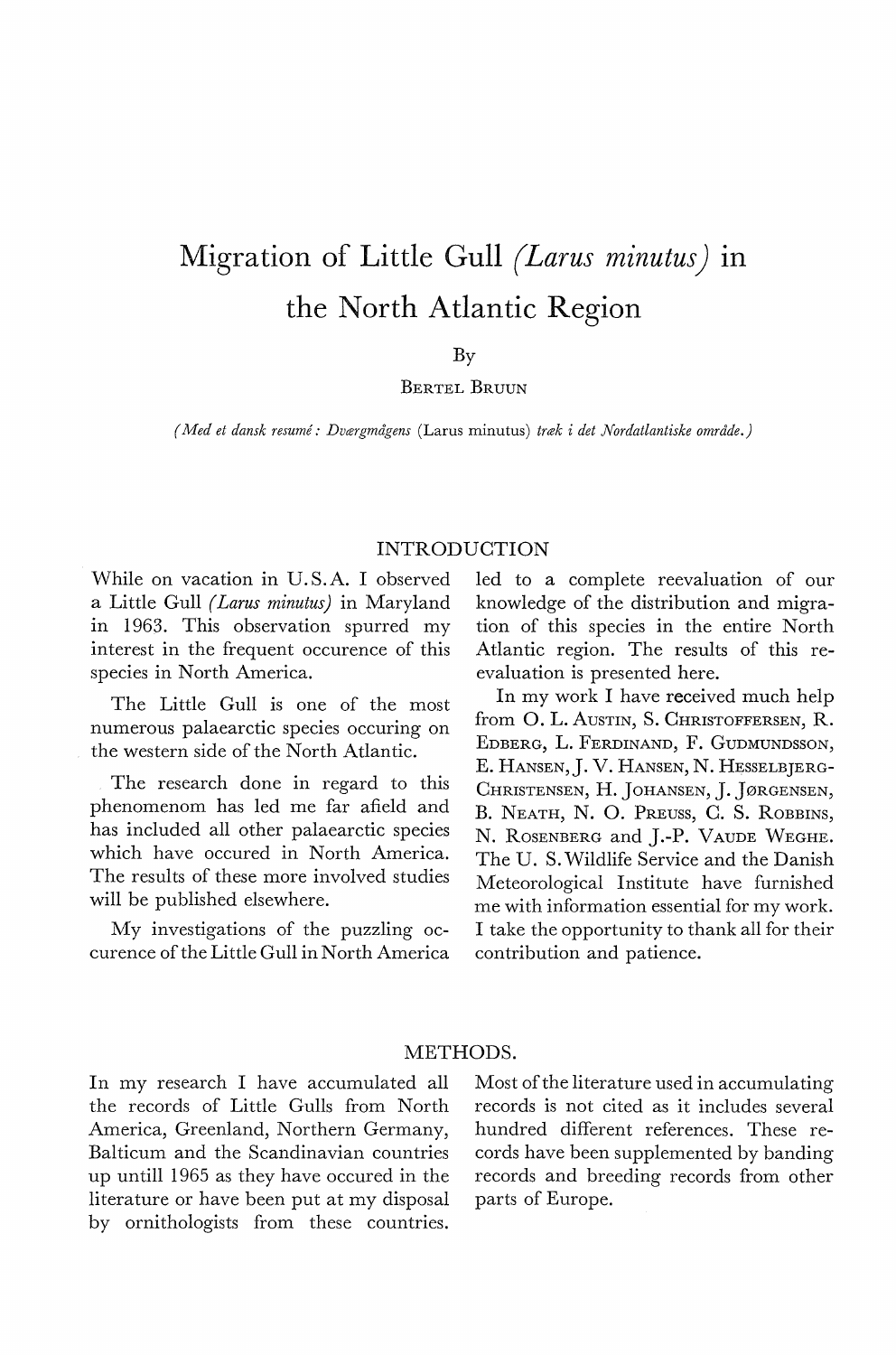#### BREEDING.

The Little Gull has a rather restricted breeding range in Europe. It stretches from the eastern part of Central Russia to the North Sea and from the Botnic Bay to an isolated population along the northern coast of the Black Sea. It is also found breeding in Central and Eastern Siberia (VAURIE 1962). In the westernmost part of its range it is very scarce, and the main part of the population is found in the Baltic countries and Western Russia.

Only the hirds breeding in Western Europe and along the Baltic Sea reach the Atlantic in any numbers in winter. A few wintering in the Mediterranean reach the Atlantic through the Strait of Gibraltar. The number of breeding pairs in this

area is: Holland c: a  $20$  (ERARD 1960), Denmark c:a 20, Sweden 20-100 (SALO-MONSEN 1963), Finland 200 (MERIKALLIO 1958), and at the most 5000 along the southern coast of the Baltic Sea (BERZIUS 1947, LEPIKSAAR and ZASTROV 1963, NIETHAMMER et al. 1964, TISHLER 1941).

Considering this very small number (in relation to the numbers of other species of gulls in this region) it becomes even more puzzling that this species should occur on the western side of the North Atlantic as often as it does. This implies the existence of factors favouring Atlantic crossings of this species compared to the other gulls found in this area.



Fig. 1. Recoveries of Little Gulls in western Europe.  $\bullet$ : recovery site,  $\circ$ : banding site. Numeral at recovery site: month of recovery.

*Fig. I. Genmeldinger af Dværgmåger fra Vesteuropa.* •: *genmeldingssted,* 0 : *ringmærkningssted. Tal ved genmeldingsstedet: genmeldingsmåned.*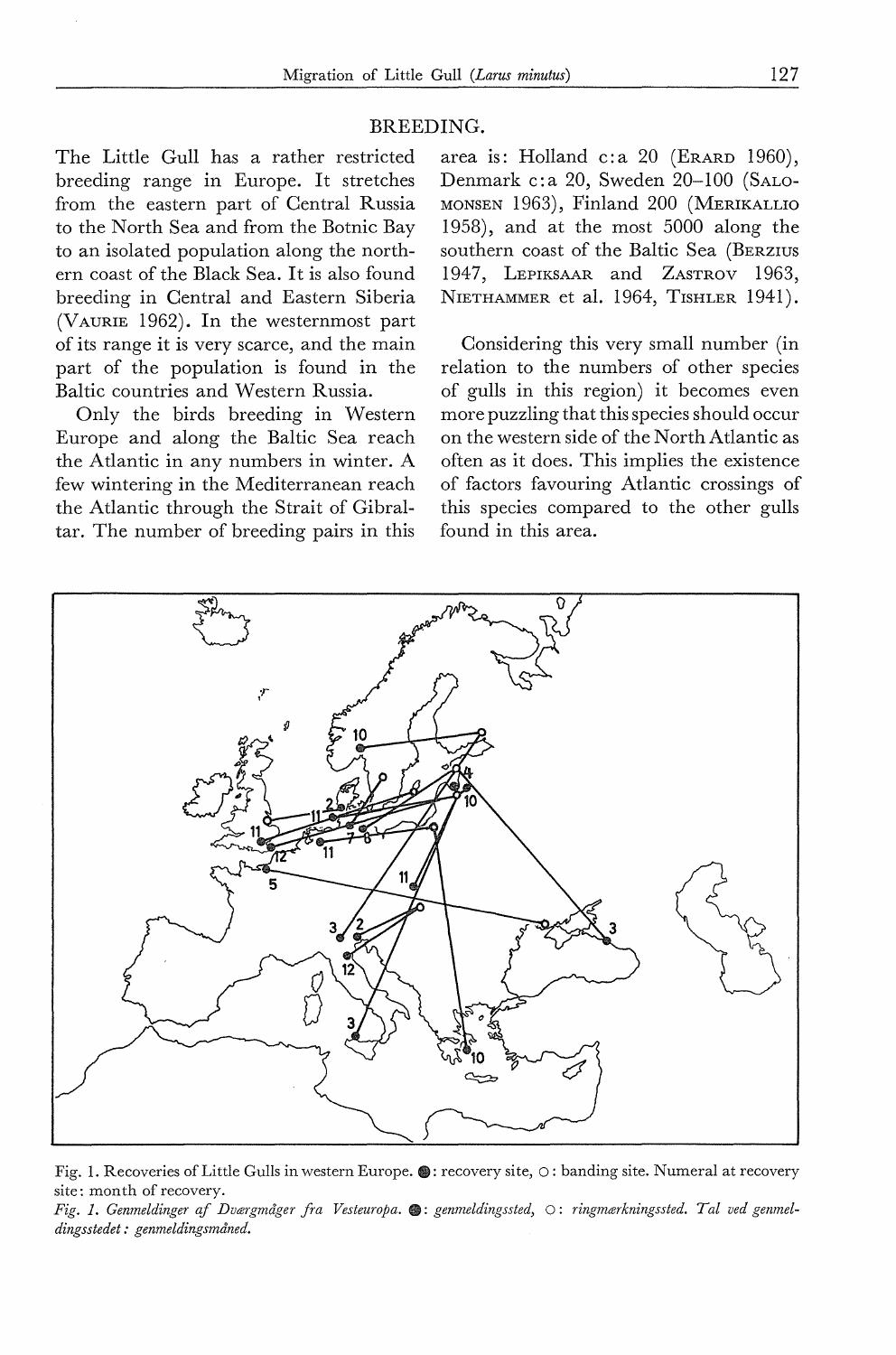#### BANDING.

From Western Europe I have been able to accumulate a total of 18 recoveries of banded Little Gulls. These are shown on fig. 1. The recoveries indicate a westerly course of migration towards the North Sea, amore southern (probably via the Central European rivers) towards the Mediterranean and a southeastern course towards the Black Sea. This corresponds completely with ERARD's ( 1960) findings, and does not throw light on the problem of the occurrence in North America.

Of particular interest is the recovery in October of a bird close to the place of banding in Letland. This shows that some birds can remain in the eastern part of the Baltic Sea rather long after the main exodus from this region (July and August see below).

Another noteworthy return is that of a Finnish bird from Norway in late October of the same year. Also of interest is the recovery from the Atlantic coast of France of a bird banded on the coast of the Black Sea, showing at least some birds of southeastern origin can reach the Atlantic, probably via the Strait of Gibraltar. It must be pointed out though that banding has not clarified the migratory pattern of this species and further banding is necessary to get a more detailed picture.

## FALL MIGRATION.

The records from North America seem completely incompatible with the migratory pattern of the Little Gull as previously known (ERARD 1960). The areas traversed, the time of migration and the winterquarters of the main bulk of the population show none of the characteristics necessary for a transatlantic crossing on a larger scale ( either westerly directed course and/or little adherence to coastlines and/or wintering grounds in the northern North Atlantic) except for indications of a more pelagic winterexistence than is the case of most other gulls (see below). As the faet of the magnitude of this crossing remains it indicates 1) either our knowledge of the conditions for such a crossing is inadequate or 2) our knowledge of the migration of Little Gulls in Western Europe is insufficient.

An investigation of and comparison with other species in regard to transatlantic crossings from east to west reveals nothing new to elucidate the phenomenom (BRUUN, MS).

A reevaluation of our knowledge of the migratory habits in Western Europe is therefore necessary to elicit the special factors favouring Atlantic crossings of this species.

A possible place of origin is the Atlantic off the Iberian peninsula and North Africa, but the Little Gull is but a rare vagrant to these parts. Although some crossings might take place from here, they cannot possibly account for the large majority of birds recorded from the western side of the North Atlantic.

It seems more likely a crossing could be made at the northern part of the North Atlantic as is the case of most other european species regularly encountered in North America. In the following an attempt is made to clarify the migration in this more northern area.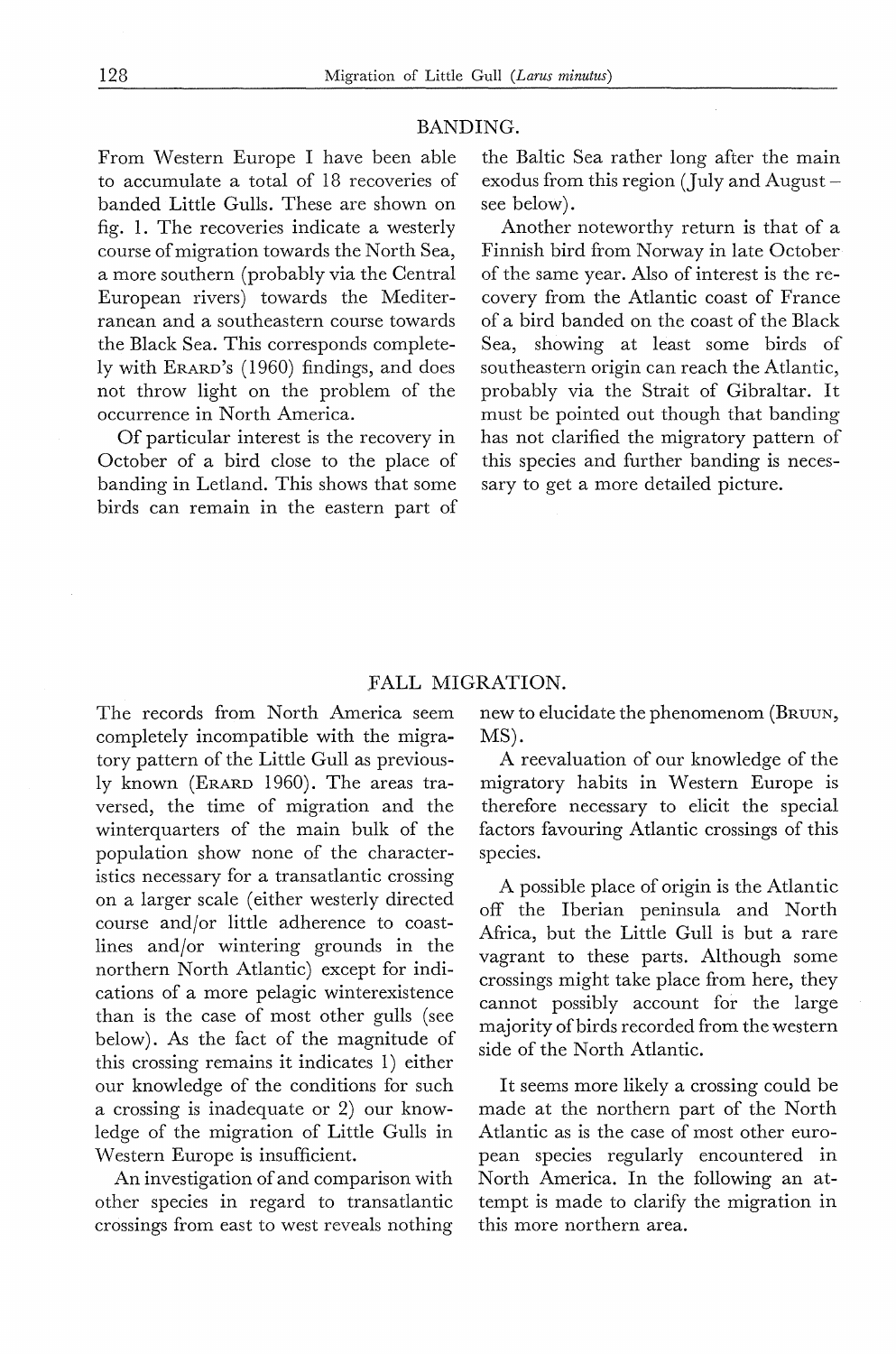# FALL MIGRATION ALONG THE SOUTHERN COAST OF THE BALTIC SEA.

The figures from Kurischer Nehrung clearly show the main exodus from the breeding grounds in the Baltic countries taking place in July and August (fig.2). Only very small numbers pass in September and October. The figures from Schleswig-Holstein show a clear maximum in September indicating a continuation of the migration along the southern coast of the Baltic Sea (fig. 2). It must be noted that a much smaller number of birds are involved in this western continuation. Most of the birds passing Kurischer Nehrung disappear before they reach the coast

of Schleswig-Holstein and it is known from several observations they turn south to continue through Central Europe at the Oder and other rivers which they follow southward (ERARD 1960). There are no records of Little Gulls from Rugen indicating the southward turn is made before this islands is reached. A small proportion does continue along the coast though. The direction is westward and the birds pass Schleswig-Holstein to reach the North Sea, where their continued course can be followed to England and the coast of France.

# FALL MIGRATION ALONG THE NORTHERN COAST OF THE BALTIC SEA.

An analysis of the Swedish records show a picture quite different from that found along the southern coast of the Baltic Sea. The fall migration culminates two month later (October), but a much smaller number of birds are involved (fig. 3).

The origin of these birds is obscure. The return of a Finnish bird from Norway in October implies birds from the northernmost part of the Baltic breeding grounds. The three returns of birds banded in Sweden indicate that this population is not involved. Whatever the origin, it is evident that some birds do not follow the regular pattern, but migrate at a later time and on a more northern latitude. The fall records from Norway are too few to be significant, but the maximum is 5 records from September. There are two records from October and one from November. This indicates that these northern migrants do not to any extend pass Norway, but probably pursue their westerly course just south of this country.







Fig. 2. All published records of Little Gull at Kurischer Nehrung and Schleswig-Holstein by months. Note number of birds compared to other diagrams.

*Fzg. 2. Alle publicerede rekorder af Dværgmåge fra K urischer Nehrung og Schleswig-Holstein månedsvis opdelt. Bemærk skalaen* i *forhold til andre figurer.*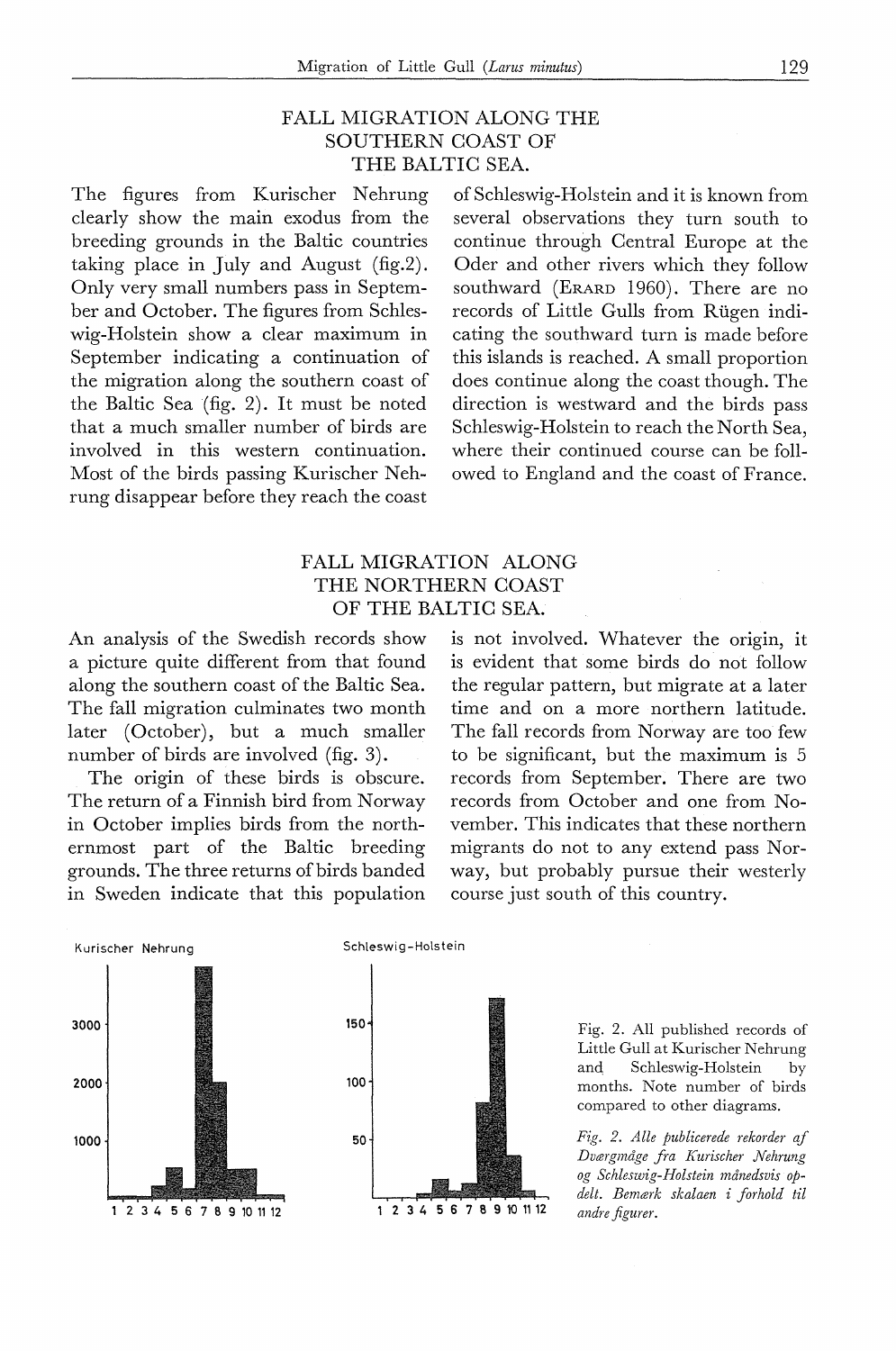# THE FALL MIGRATION IN DENMARK.

The Danish records peak in August and September reflecting the migration along the southern coast of the Baltic Sea also passing Schleswig-Holstein (fig. 3). Of great importance though is the increase in records in November reflecting the migration at that time along the northern coast of the Baltic Sea (Sweden). This diphasic pattern is significant although a rather small number of birds are involved. The lack of Norwegian records of the late migration is at least partially explained

by these birds passing over Denmark, which country thus enjoies part of both migratory routes in the Baltic Sea. The Schleswig-Holstein records do not show any rise in November indicating the area traversed by the late migrants is narrow. The birds probably pass rather fast compared to the more leisurely pace of the early migrants. The late migration is probably spurred by cold weather in the eastern part of the Baltic Sea.

# THE FALL MIGRATION OF THE BRITISH ISLES.

Numbers slowly build up through August and September, culminate in October and taper off in November in England and Wales (fig. 4). In recent years there have been an increasing number observed in Scotland late in the season (NEATH in litt.), numbers which are not large enough though to be reflected in the collected material (fig. 4). The pattern seems to reflect the early migration (in which a larger number of birds participate), and only in the records from the Orkney and Shetland Isles can the late migration be

detected (fig. 4). The northern latitude of these islands is significant.

The Irish records are very few indeed, but most are from December (fig. 5). It is not possible to determine if these birds are true migrants or wintering birds (see below).

ERARD ( 1960) finds evidence of an area of concentration found in the Bay of Biscay which is frequented by many other pelagic birds during the winter. The concentration here starts building up already in July. That a crossing to North America can

Fig. 3. All published records of Little Gulls observed in Sweden and Denmark by months. Note number of birds compared to other diagrams.

*Dværgmåge fra Sverige og Danmark månedsvis opdelt. Bemærk skalaen* i



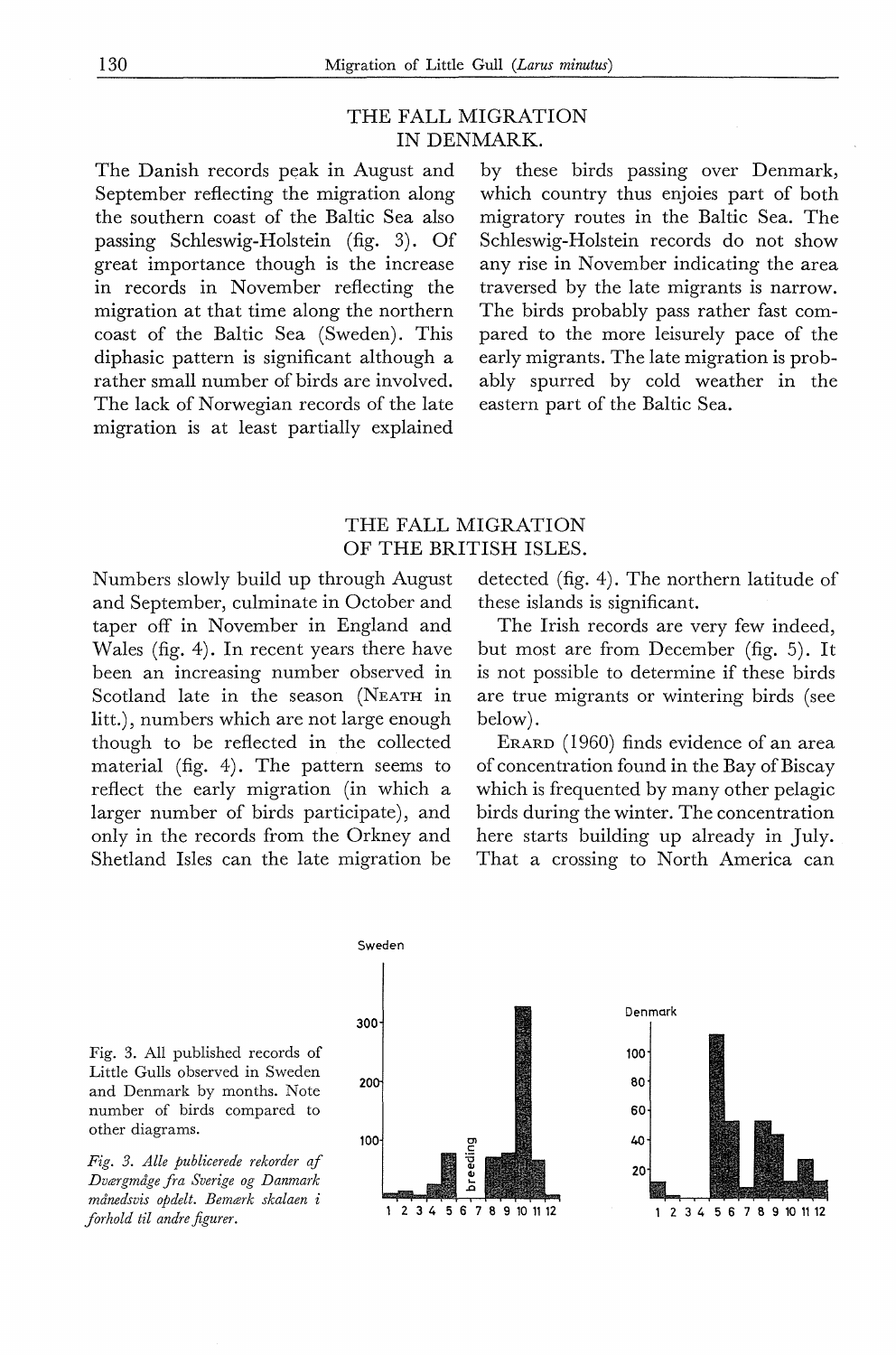

Fig. 4. All published records of Little Gull from England and Wales, Scotland, and Shetland and Orkney by months. Note number of hirds compared to other diagrams.



take place from this area is likely. An indication of this is the recovery in southernmost North America of a Black-headed Gull *( Larus ridibundus)* and two Gull-billed Tems *(Gelochelidon nilotica),* all three handed in northwestern Europe (Denmark and Germany). These birds are

known to traverse the area in question and have prohahly started their crossing at this point. Crossings starting from this region are quite rare though in comparison with the large number of birds of different species crossing further north (BRUUN, MS).

## FALL RECORDS FROM ICELAND AND THE FAROE ISLES.

Records are very few, but the largest number is from November reflecting the late northern migration evident from Sweden, Denmark and the Orkney and

Shetland Isles (fig. 5). Although comparatively few hirds are involved in this late migration, the western direction is significant in respect to Atlantic crossings.







Fig. 5. All published records of Little Gull from Ireland and Iceland-Faroes by months. Note the number of birds compared to other diagrams.

*Fig. 5. Alle publicerede rekorder af Dværgmåge fra Irland og Island-Færøerne månedsvis opdelt. Bemærk skalaen* i *forhold til andre figurer.*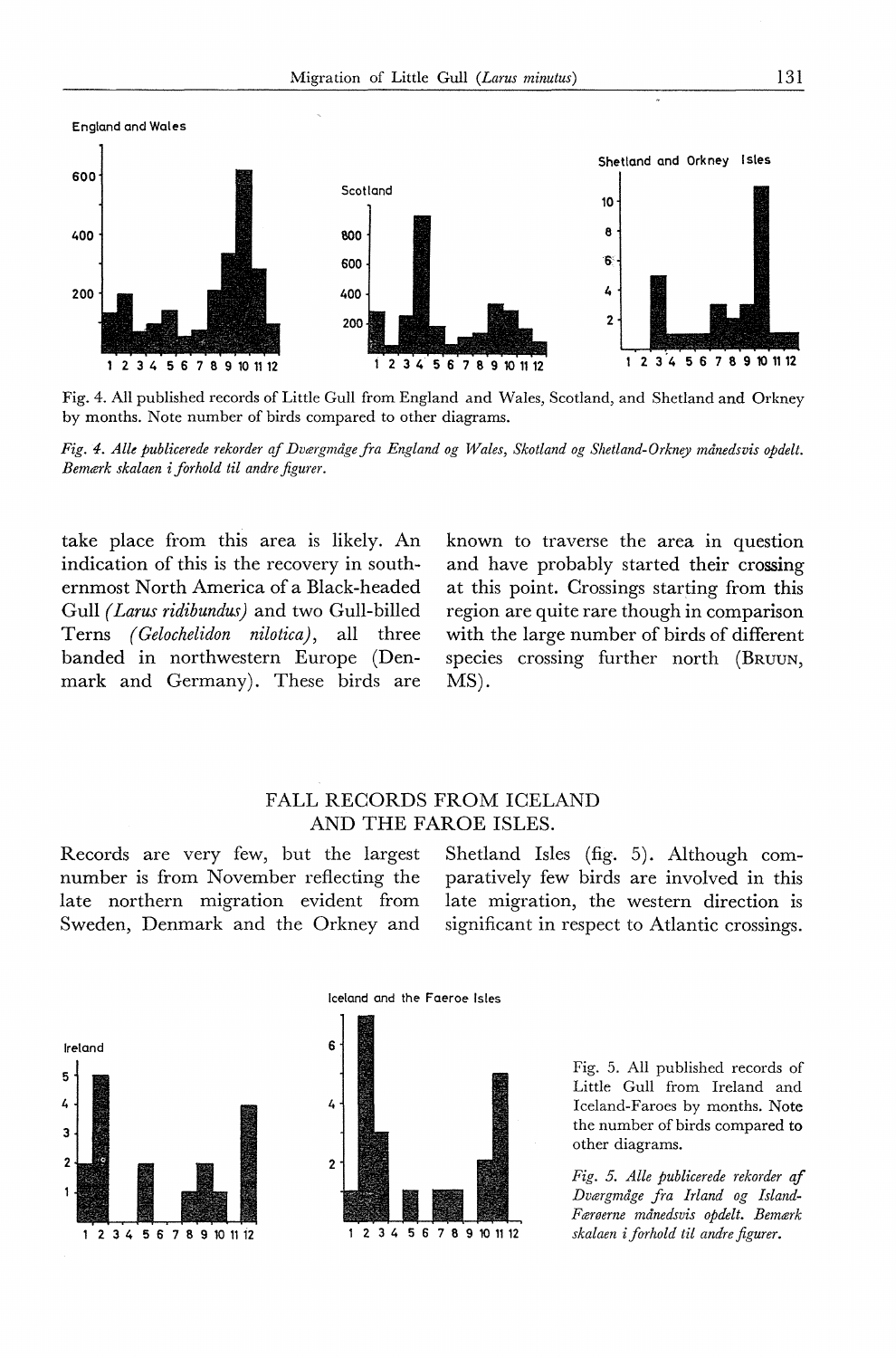# FALL RECORDS FROM NORTH AMERICA.

The Little Gull is one of the most regular visitors from Europe to the western side of the North Atlantic, superceded in numbers only by Teal *( Anascrecca),* Wigeon *(Anas penelope),* Curlew Sandpiper *(Calidris firruginea),* Ruff *(Philomacus pugnax)* and Black-headed Gull.

One of the hig events in American ornithology in this century was the discovery of three pairs of Little Gulls nesting in a swamp in Ontario in 1962 (Scorr 1963). This discovery is indicative of the extent of the transatlantic crossings performed by this species. I find it highly inconceivable that the records of Little Gulls from North America stem from a small local population. First of all we have no indication that such a breeding population exists but infrequently, and secondly it would be most unlikely that such a small population could account for the many records.

Some numbers arrive already in July, August and September, but the majority are observed in November and December (fig. 6).

Several of the records are from the Great Lakes Region. Apparently these hirds have reached these very large lakes via the St. Lawrence. The early records probably stem from the small westbound branch of the route along the southern coast of the Baltic Sea, whereas the later and much larger part is derived from the later and more northern route along the northern coast of the Baltic Sea. This latter route is also more directly western

in its direction. Further faciliating the crossings of these la te hirds is the increased frequency of eastern storms in the eastern part of the northern North Atlantic at this time (from  $5\%$  in October to  $11\%$ in November, Danish Meteorological Institute). Studies (BRUUN MS, ERSKINE 1963) have shown many other European



Fig. 6. All published records of Little Gull from North America by months. Note the number of birds compared with other diagrams.

*Fig. 6. Alle publicerede rekorder af Dværgmåge fra Nordamerika månedsvis opdelt. Bemærk skalaen i forhold til andre diagrammer.* 

visitors to North America originate in the area between Iceland and the British Isles i.e. Black-headed Gull, Barnacle Goose *(Branta leucopsis)*, Wigeon and Teal. It is also of interest to note the welldocumented invasion of Greenland by the Fieldfare *(Turdus pilaris)* originated in the same area and at the same late season of the year (SALOMONSEN 1950).

## SUMMARY OF FALL MIGRATION.

The greatest part of the westernmost Little Gull population leave the breeding grounds in the Baltic in July and August, travelling west along the southern shore of the Baltic Sea. Here most turn south to follow the great European rivers to the Mediterranean, while some continue on a westerly course, pass over Denmark and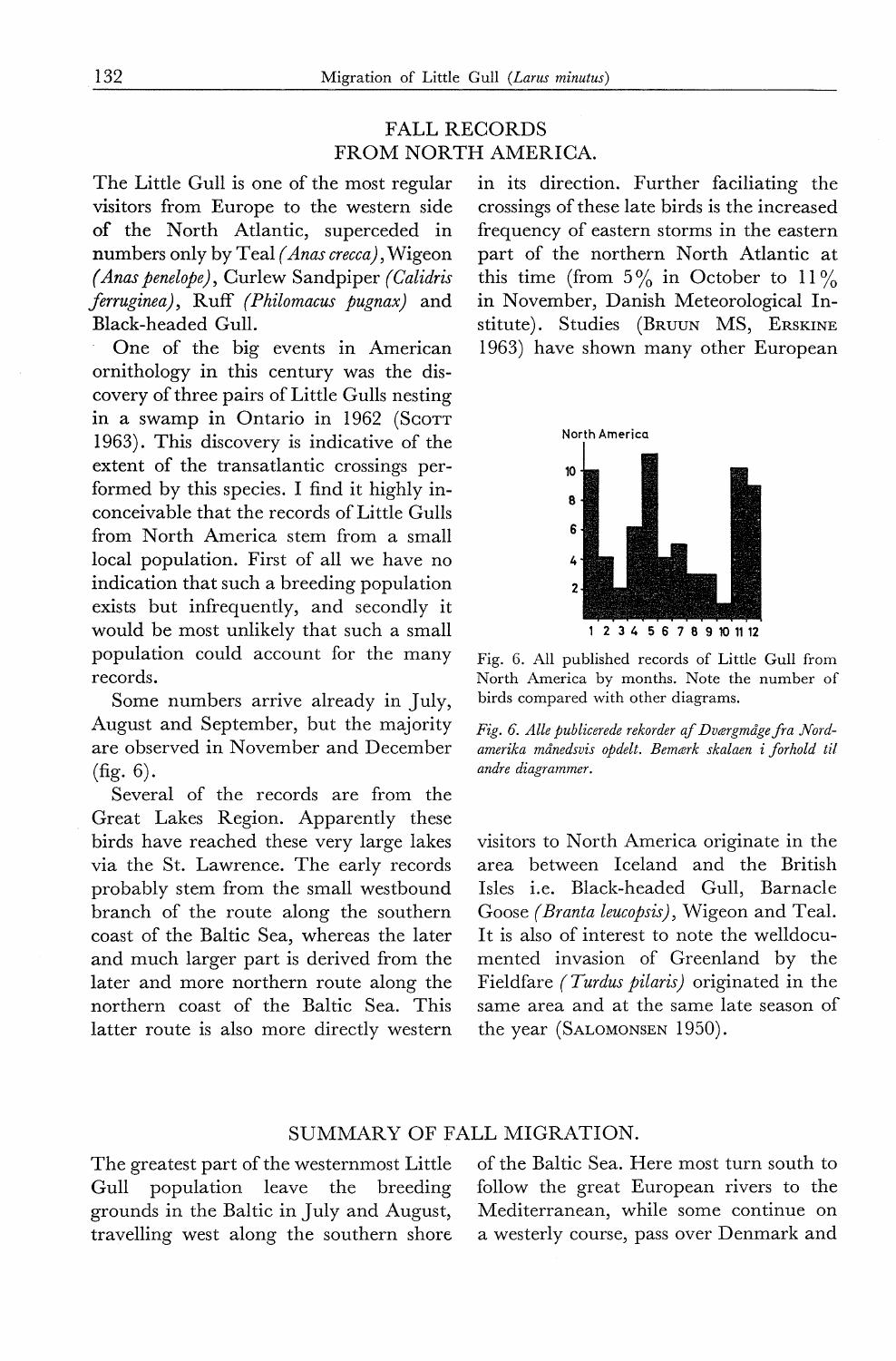northern Germany to reach the North Sea, the Channel and the Bay of Biscay. They arrive here from July to September. A few of these birds continue their western course and reach North America, but these are few and rather insignificant in numbers. A part of the breeding population stays in the eastern part of the Baltic Sea untill October when they migrate west along the northern coast of the Baltic Sea, continue their western course past Denmark and reach the northernmost part of the North Sea and the open sea beyond that

in November. From here they, aided by rather frequent easterly gales, reach the North American coast in November and December in considerable numbers.

The reason for the preference for this more northern route by the late migrants is obscure. The rivers of central and eastern Europe are not yet frozen at this time (Danish Meteorological Institute) although the weather certainly is colder here than along the seashores of Northwestern Europe.

#### WINTER EXISTENCE.

During the nineteenfifties there were increasing evidence the Little Gull led a far more pelagic winterexistence than was previously known (i.e. sightings from lightships (HANSEN 1962), sightings of Little Gulls in the company of true pelagic species (BOURNE  $1957$ )). This was pointed out by Voous (1960) who compared the Little Gull with Sabines Gull *( Xema sabini)*  and by ERARD (1960). Analysis of earlier records show that this is not a new phenomenom though. Thus the observation of c:a 100 Little Gulls near Larkallen, Norway in late January 1930 probably are of birds blown ashore from their usual wintering grounds further out to sea (Løvenskiold 1947). The records from the North Atlantic (fig. 3-5) show the species present in small numbers only in the North Sea where it is usually observed after storms. There are proportionally many records from Ireland, Iceland and the Faeroe Isles and North America. From these observations it can be concluded

that the birds which reach the North Atlantic, either as the small western branch of the early route or as the later and more northern migration, lead a more pelagic life than is the case of most other gulls breeding in the same area.

Some of the Little Gulls wintering in the Mediterranean do stray into the North Atlantic (see page 127) and there is evidence (BOURNE 1957) from North Africa, that the Little Gulls wintering in the Mediterranean often stay far from shore. Some of the winter records from the southern part of North America and Bermuda could be interpreted as representing hirds of this origin.

The birds of the open sea are more subjected to the plays of the elements, and some Little Gulls probably make landfall on the western side of the Atlantic during the winter months although they do not compare in numbers to the late fall migrants reaching this far.

#### SPRING MIGRATION.

The pattern of migration in spring is simpler than that of the fall (fig. 2-5). The main migration in Scotland is in April, whereas England, Denmark and Sweden are passed during the month of May, late in which month the birds arrive at their breeding grounds.

In Iceland there is an increase in num-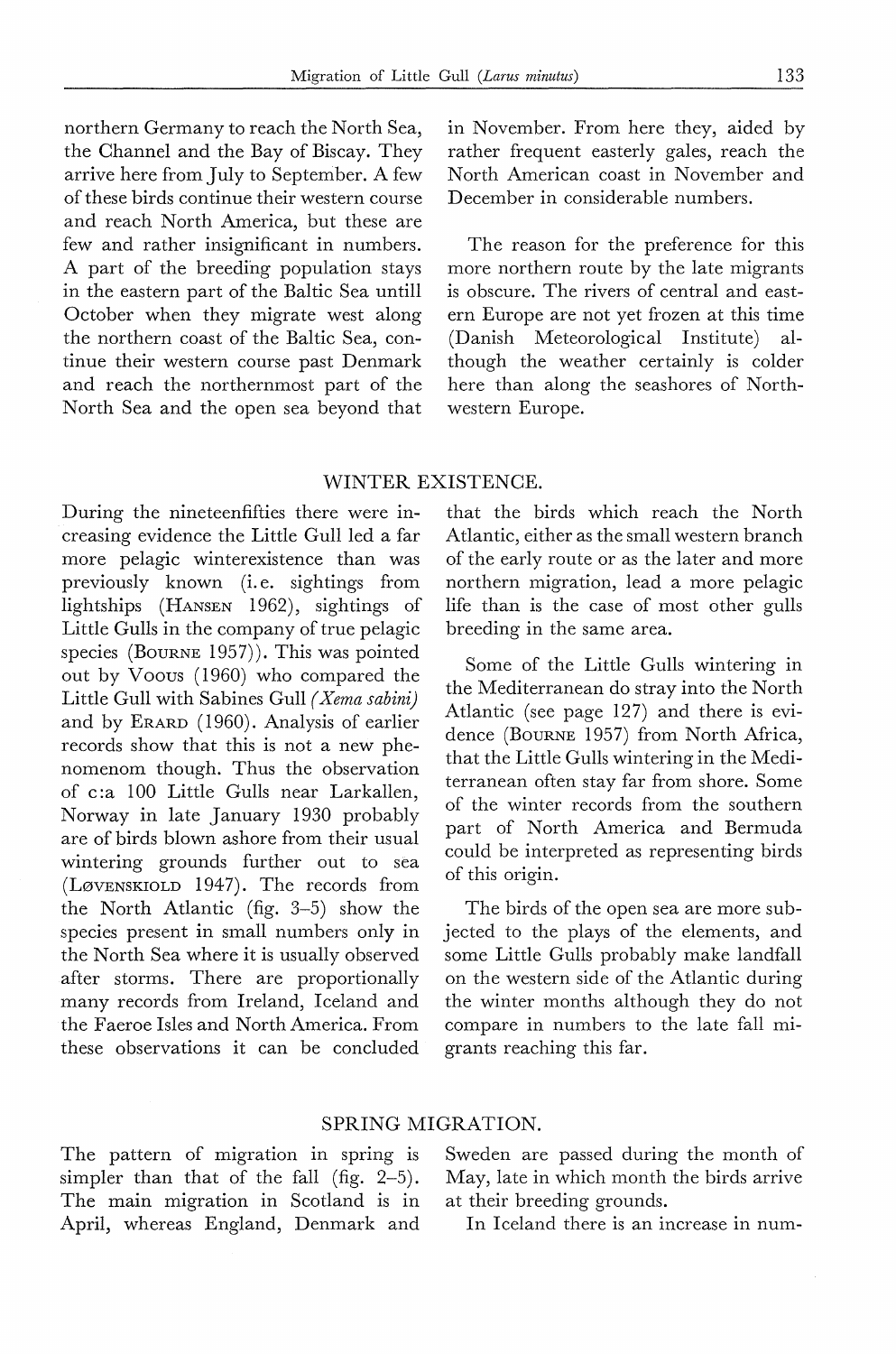hers already in March, whereas most of the North American spring records are from May with a fair number seen in April. This latter pattern is probably caused by the faet that the hirds are more vulnerable to displacement at the time of migration as it is known from many other species (DoRsT 1960). The American hirds move northward along the coast even reaching as far north as Greenland (SALO-MONSEN 1950). The number involved is so great that the species has even been able

to breed on the North American continent, at least on one occasion.

The Little Gulls observed in spring in North America are recruited from a) early fall migrants (few), b) late fall migrants (many) and c) wintering birds starting spring migration over the open sea (few). With our present knowledge of the American breeding population there is no reason to believe many of the records are of pure American origin.

## DISCUSSION AND SUMMARY.

From the above some new facts about the migratory habits of the Little Gull have emerged. Our previous knowledge still holds true for the vast majority of birds but a small propotion displays a completely differeni, and for the occurence of



Fig. 7. Summary of fall migration of Little Gull. The latter half of fig. 2 to 6 superimposed on map of the North Atlantic. The scale of each diagram corresponds to that of fig. 2 to 6. Open arrow: direction of the late, northern migration. Shaded arrow: direction of the early, southern migration.

*Fig. 7. Dværgmågens efterårstræk. Sidste halvdel af figurerne 2 til 6 oveifort på kort over Nordatlanten. Bemærk at skalaerne svarer til de ved fig. 2 til 6 benyttede. Aben pil: det sene, nordlige træks retning. Skraveret pil: det tidlige, sydlige træks retning.*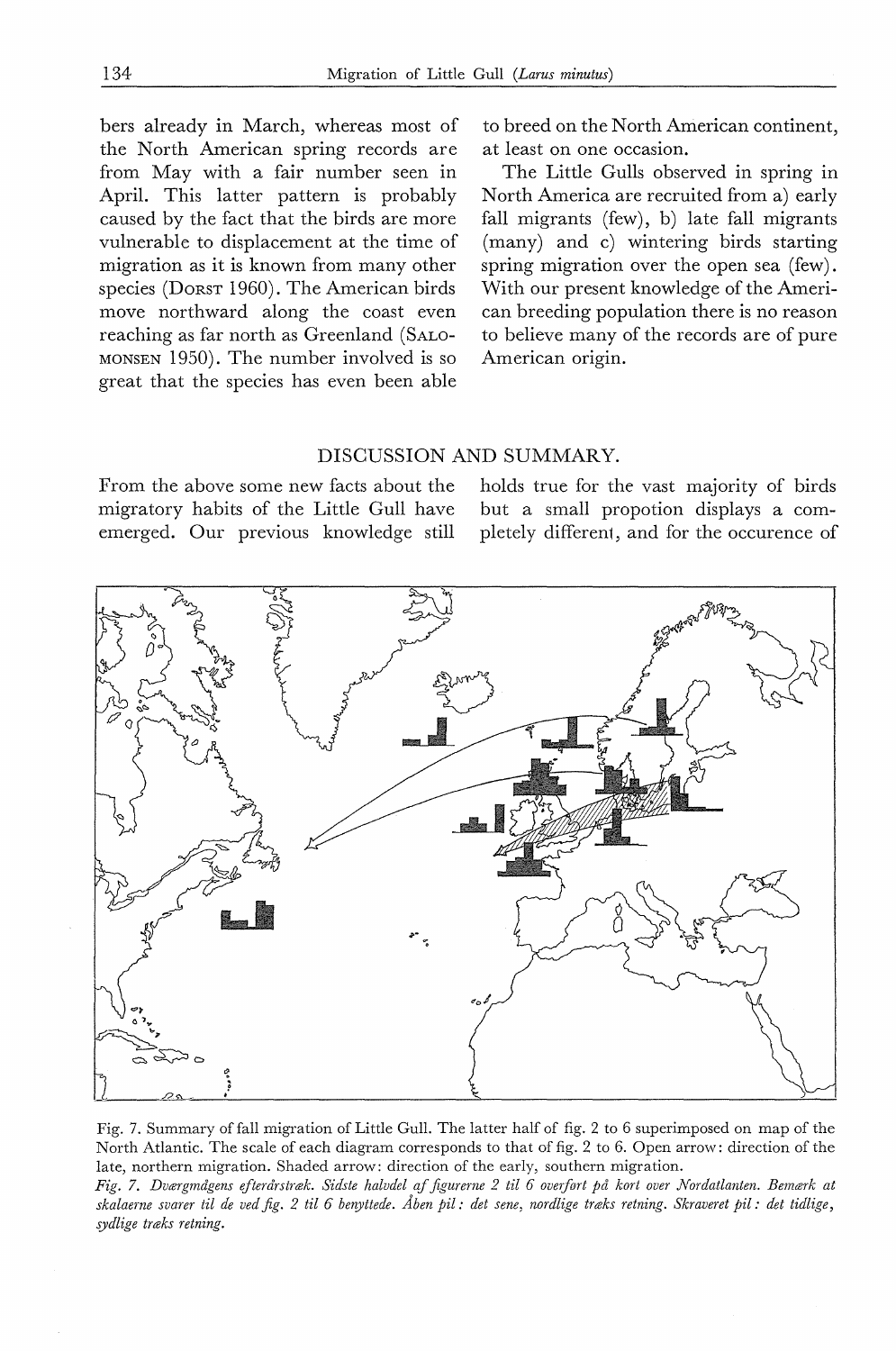the species in the North Atlantic, highly significant pattern (see fig. 7):

When the main group leaves in early fall the largest number follows inland routes to southern Europe to spend the winter there. A smaller number goes west to reach the British Isles and the Bay of Biscay where at least a part of them pursue a pelagic type of life throughout the winter months. A small proportion of the birds of the Baltic region stayes in the Baltic Sea untill October-November, when they depart on a directly western course bringing them into the northern North Atlantic. Here they stay well off shore probably mixing with Kittiwakes *( Rissa tridactyla)*  and other truly pelagic species. They are subjected to strong and rather frequent easterly storms aiding them in reaching the western shores of the North Atlantic. The pattern outlined above corresponds well with the time and place of the arrival

of the majority of Little Gulls in North America and is supported by the occurrence of the species in the Northwestern European countries. Earlier arrivals in America are probably recruited from the population wintering further south in the Bay of Biscay and off the English coast, but these birds are few in numbers.

During the winter and spring several birds from both these areas reach the western North Atlantic during easterly storms. Some Mediterranean birds, passing through the Strait of Gibraltar, likewise may reach this far west although their numbers are insignificant. It is now known that a very small breeding population exists in North America, at least in some years. This population is too small though (3 nests found) to be responsible for all the records, and most of the birds seen in U. S.A. and Canada have crossed the Atlantic.

#### REFERENCES

- BENT, A. C., 1921: Life Histories of North American Gulls and Terns. - U. S. Nat. Mus. Bull. 13.
- BERZIUS, B., 1946: Något om Lettlands Måsfåglar. - Vår Fågelvärld 3: 119-125.
- BouRNE, W. R. P., 1957: Manx Shearwater, Little Gulls and other Sea-birds wintering off the Algerian coast.  $-$  Ibis 99: 117-18.
- BuLL, J., 1964: Birds of New York Area. New York.
- DORST, J., 1956: Les Migrations des Oiseaux. -Paris.
- ERARD, C., 1960: Sur l'aire de Reproduction, les zones d'hivernage et les migrations de la Mouette Pygmée *(Larus minutus)* Pallas. - Alauda 28: 196-224.
- ERSKINE, A., 1963: The Black-headed Gull *( Larus ridibundus)* in Eastern North America. Audubon Field Notes 17.
- HANSEN, L., 1962: Fugle på Lolland-Falster. -Dansk Ornith. Foren. Tidsskr. 56: 164-65.
- LEPIKZAAR, J. and M. ZASTROV, 1963: Die Vögel Estlands. - Ann. Soc. Tartuensis ad Res Naturae Investigandas Constitutae. Lund.
- Løvenskiold, H. L., 1947: Handbok over Norges Fugler. - Oslo.
- MERIKALLIO, E., 1958: Finnish Birds: Their distribution and numbers. - Fauna Fennica.
- NIETHAMMER, G., H. KRAMER and H. E. WALTERS, 1964: Die Vögel Deutschlands. - Frankfurt am Main.
- SALOMONSEN, F., 1950: Grønlands Fugle. København.
- $-$  1950: The Immigration and Breeding of the Fieldfare *(Turdus pilaris* L.) in Greenland. - Proc. of Xth Int. Orn. Congress.
- 1963: Nordens Fugle i Farver vol. VII pp. 120-22. København.
- SCOTT, G. A., 1963: First Nesting af the Little Gull *( Larus minutus)* in Ontario and in the New World. Auk 80: 548.
- TISCHLER, F., 1941: Die Vögel Ostpreussens. Berlin.
- TRANSCHE, N. v., 1965: Die Vogelwelt Lettlands. Hannover Döhren.
- VAURIE, C., 1965: The Birds of the Palearctic Fauna, vol. II. - London.
- Voous, K. H., 1960: Atlas of European Birds. London.